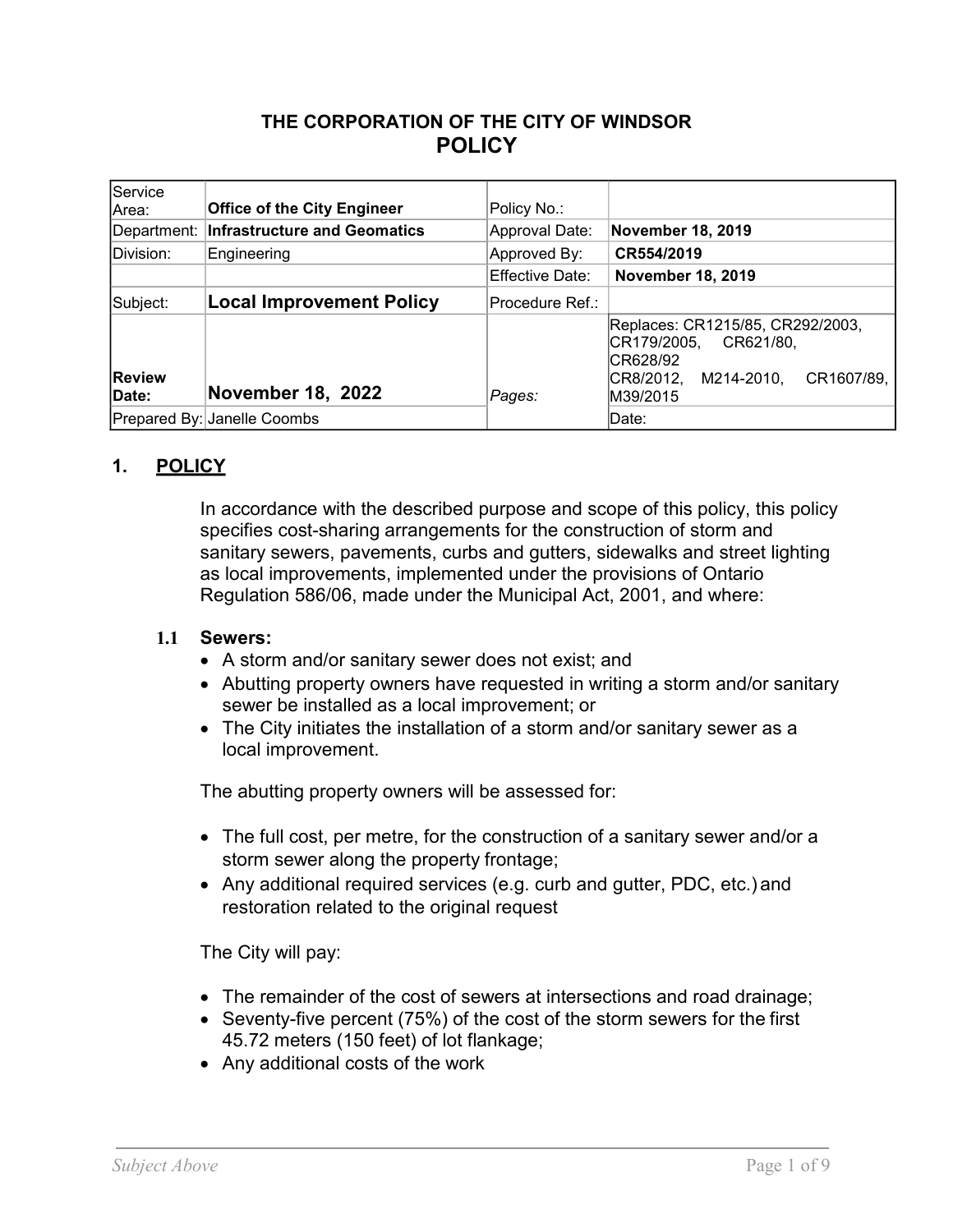### **1.2 Pavements**

For alley pavements or road pavements including residential or local industrial, within the City right-of-way:

The City will pay:

- The cost of pavements at intersections and road drainage;
- Seventy-five (75%) percent of the cost of the pavements for the first 45.72 metres (150 feet) of the lot flankage;
- The remainder of the total cost of the work

The abutting property owners will be assessed for:

• The full cost of concrete and/or asphalt pavements, the curb and gutter (if applicable) and the boulevard restoration up to a maximum of 1.83m (6 feet).

Pavements will be designed to such structural and geometric standards as the City Engineer determines to be appropriate, having regard for subsoil conditions, vehicular loads, and other relevant matters.

Residential pavements will be constructed to a minimum width of 8.6 metres (28.2 feet) measured face to face of curbs. Where sidewalks exist, top soil and seed or sod shall be placed on the unpaved portions of the boulevard between the curb and the sidewalk. Where no sidewalks exist, limits for boulevard restoration will be determined by the City Engineer up to a maximum of 1.83m (6 feet).

Where, at the City's option, a pavement is constructed of greater width or structural strength than is required for the abutting properties, the City shall assume the cost of the additional work. In the case of residential streets, "a greater width" will mean in excess of 8.6 metres (28.2 feet).

This policy applies only to pavements constructed on rights-of-way assumed by the City.

For the rehabilitation of badly deteriorated rural roads where the majority of the abutting properties are side lot properties, the City will be authorized to undertake the following:

• That where the percentage of side lot properties are greater than or equal to 50% of the total frontage for the street segment, to reconstruct the roadway with or without the addition of curbs and gutters at no cost to the abutting residents (local improvements will not apply)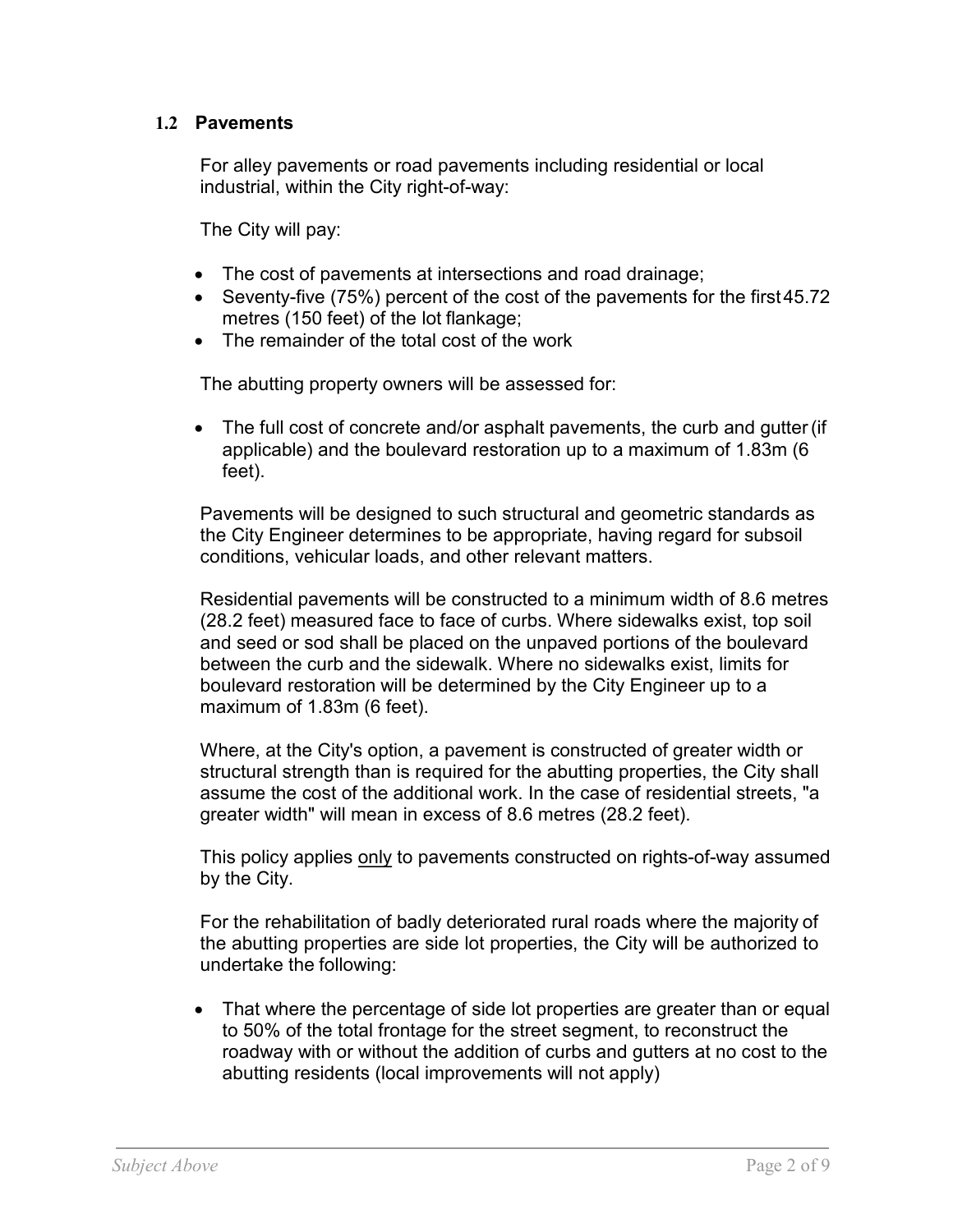- That where this applies, to proceed without the provisions of Ontario Regulation 586/06 for Local Improvement.
- To prioritize the reconstruction of these roads based on their inclusion in the Capital Budget as required.

\* Note: The rehabilitation of badly deteriorated rural roads within 2,000 feet of a proper storm outlet must have exhausted the local improvement process before being considered for the Road Rehabilitation Capital Budget program.

# **1.3 Curbs and Gutters**

For the construction of curbs and gutters in cases where pavement rehabilitation and reconstruction has been undertaken as local improvements under the Provisions of Ontario Regulation 586/06, made under the Municipal Act, 2001, and where:

- A paved road is currently without curbs and gutters;
- Abutting property owners have requested in writing curbs and gutters be installed or rehabilitated during the same project; Or,
- The City initiates the installation of curbs and gutters as a local improvement during the same project.

The abutting property owners will be assessed for:

• The full cost of concrete curbs and gutters and up to a maximum of 1.83m (6 feet) of boulevard restoration starting from the back of any new hard surface along the entire frontage of their property

The City will pay:

- The cost of concrete curbs and gutters in public right-of-way not attributable to lot frontage;
- Seventy-five percent (75%) of the cost of the concrete curbs and gutters for the first 45.72 meters (150 feet) of lot flankage;
- The cost of road drainage;
- The cost of rehabilitating or reconstructing the existing deteriorated pavement

The curbs and gutters, and rehabilitated or reconstructed pavements will be of geometric design, as the City Engineer should determine to be appropriate.

## **1.4 Sidewalks: Residential and Pedestrian Generator Policy Sidewalks**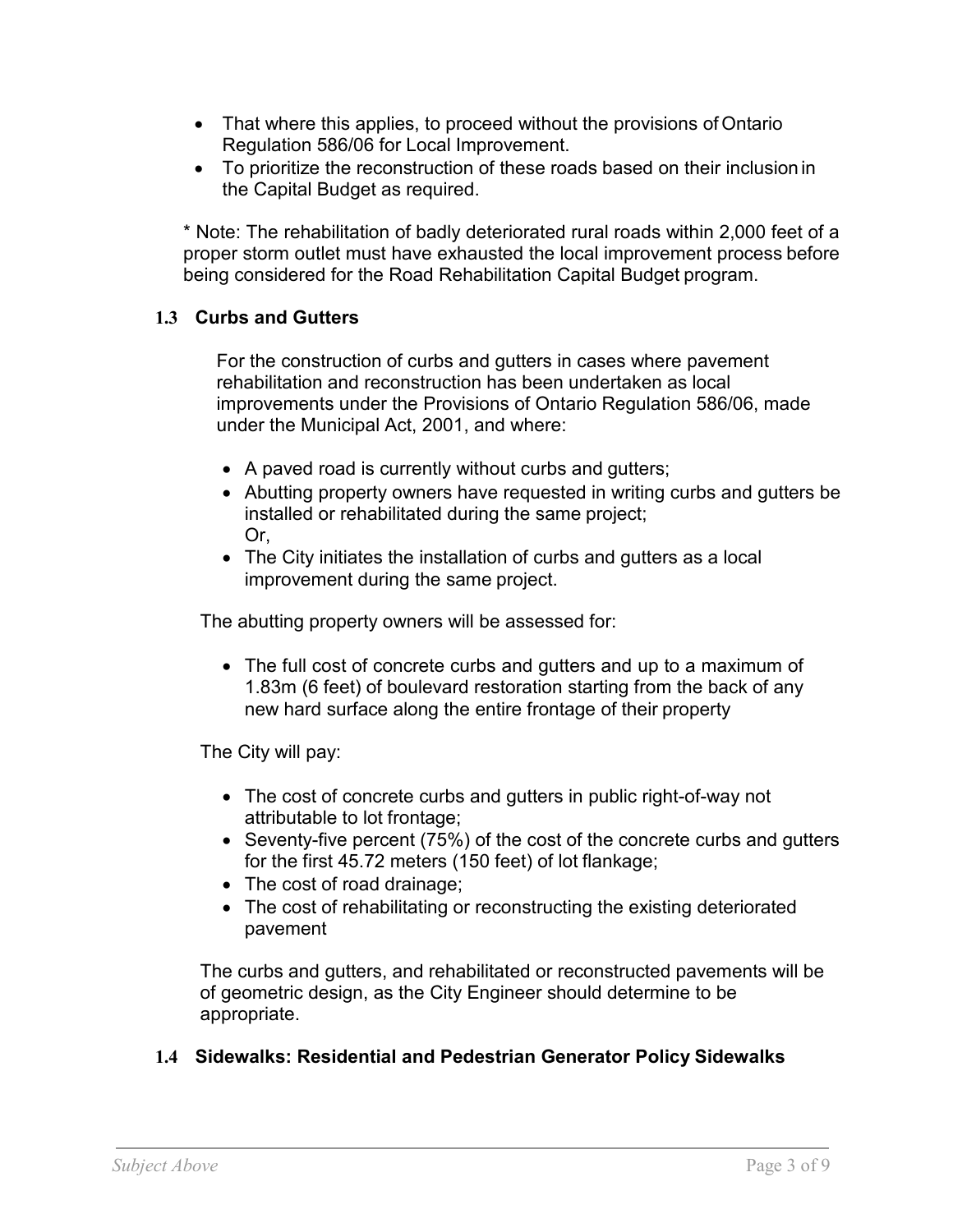• In residential areas, standard sidewalks will be constructed to meet the Accessibility for Ontarians with Disabilities Act (AODA) requirements, except where the safety of pedestrians warrants a greater width.

The abutting property owners will be assessed for:

• The full cost of concrete sidewalks along the entire frontage of their property and up to a maximum of 1.83m (6 feet) of boulevard restoration

Where a residential sidewalk is constructed as per AODA requirements, the City will absorb:

- a. The cost of the sidewalk within the public right-of-way not attributable to lot frontage;
- b. Seventy-five percent (75%) of the cost of the first 45.72m (150 feet) of lot flankage;
- c. The remainder of the total cost of the work;
- Where a residential sidewalk is constructed wider than the standard width for pedestrian safety, the abutting property owners will be assessed for only a standard width sidewalk. The city will absorb the balance of the cost in addition to the amounts set out in 2a, 2b and 2c above.
- Where a sidewalk meets the conditions of the Pedestrian Generator Policy or is located on a collector or arterial road, the total cost of the sidewalk will be paid by the City.
- Where a sidewalk is constructed on a transit route, the total cost of the sidewalk will be paid by the City.

# **1.5 Street Lighting**

- The City and property owner are each responsible for 50% of the cost of street lighting attributable to frontage costs.
- The City is responsible for 100% of the cost assessed to intersection and alley frontage.
- The City is responsible for 75% of the cost assessed to flankage lots up to 45.72 metres or 150ft.
- The property owner is responsible for 100% of the cost difference between standard street lighting and ornamental street lighting.
- **Note:** Lighting of unlit flankage (side) streets may be installed outside the provisions of Ontario Regulation 586/06, made under the Municipal Act, 2001, only if the following conditions are present:
	- $\triangleright$  The flankage street is abutted by corner lots only.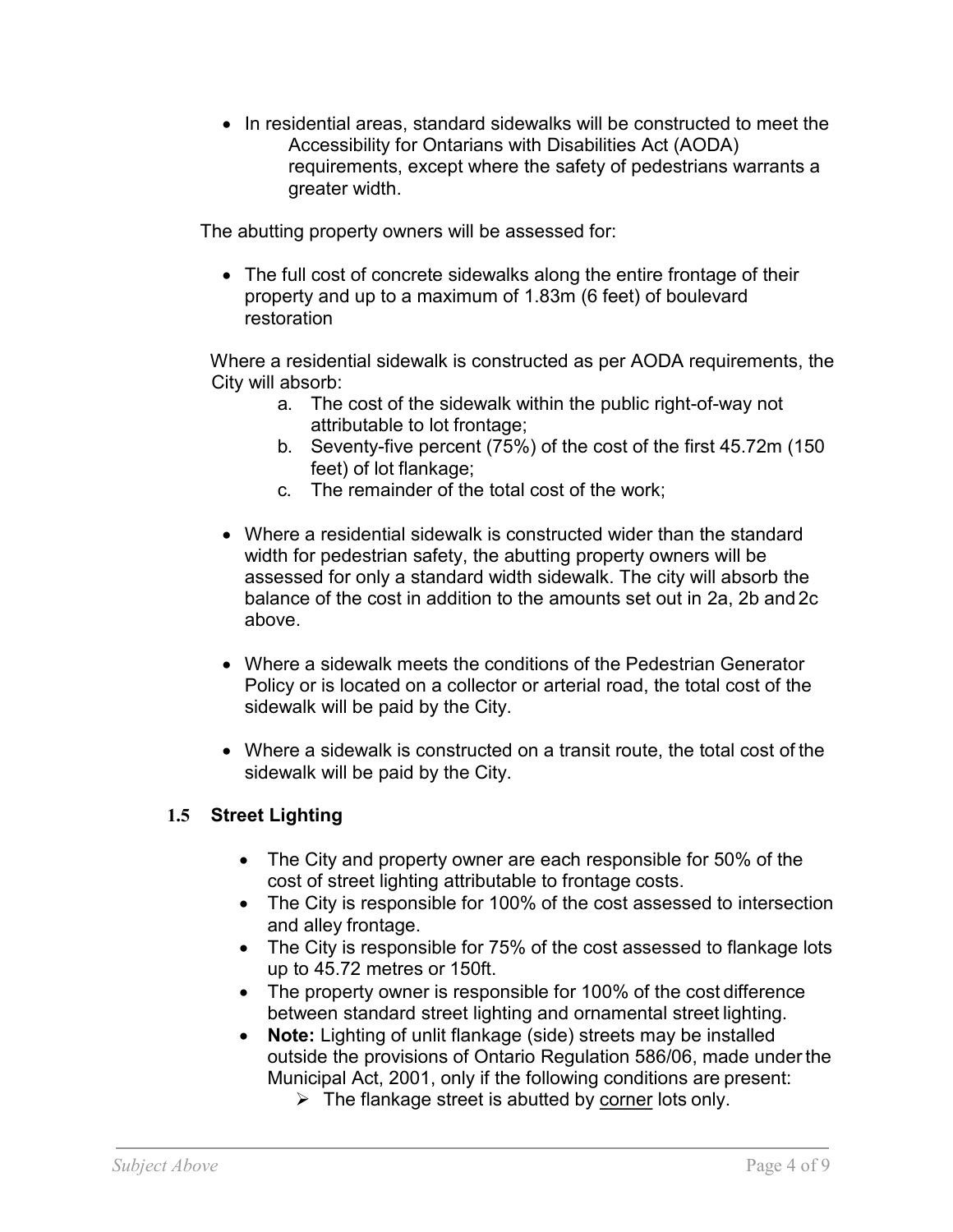- $\triangleright$  The adjacent local frontage street is currently served by existing standard lighting in accordance to the policy; and further, that the cost of this flankage street be paid 100% by the City.
- $\triangleright$  The City is responsible for 100% of the costs of street lighting on collector and arterial roads as well as local roads that are transit routes.

# **1.6 Petitions in areas planned to be developed**

This policy affirms the intention to circulate Local Improvement Petitions in areas that plan to be developed, and:

- That petitions for full municipal services be prepared for a block or part thereof only when the City Planner indicates that he is prepared to recommend a rezoning By-Law for said lands conditional upon full municipal services;
- That a petition prepared under the above circumstances shall state, "We, the undersigned, fully understand that a sufficiently signed petition in no way guarantees construction of the services involved. We understand that the priority for these works in the Corporation's yearly Local Improvement Program will be weighed against other petitioned-for works and other works initiated by the Corporation."

\* The previous approved policy will govern for all existing approved local improvements.

\* All local improvements are subject to additional fees for engineering and HST.

\* All costs not covered by the City will be borne by the home owner.

# **2. PURPOSE**

- **2.1** To present a cost-sharing policy setting forth special assessments for storm and sanitary sewers, street lighting, sidewalks, pavements, and curbs and gutters constructed under the provisions of the Local Improvement Regulation, O. Reg. 586/06.
- **2.2** To address the situation where there are no sanitary or storm sewers in an existing neighbourhood of the City. Some areas of the City are still serviced by septic tanks with no sanitary sewers. Elimination of the remaining septic tanks within the City is considered a high priority to reduce pollution and improve water quality in the municipal drainage system and receiving water body.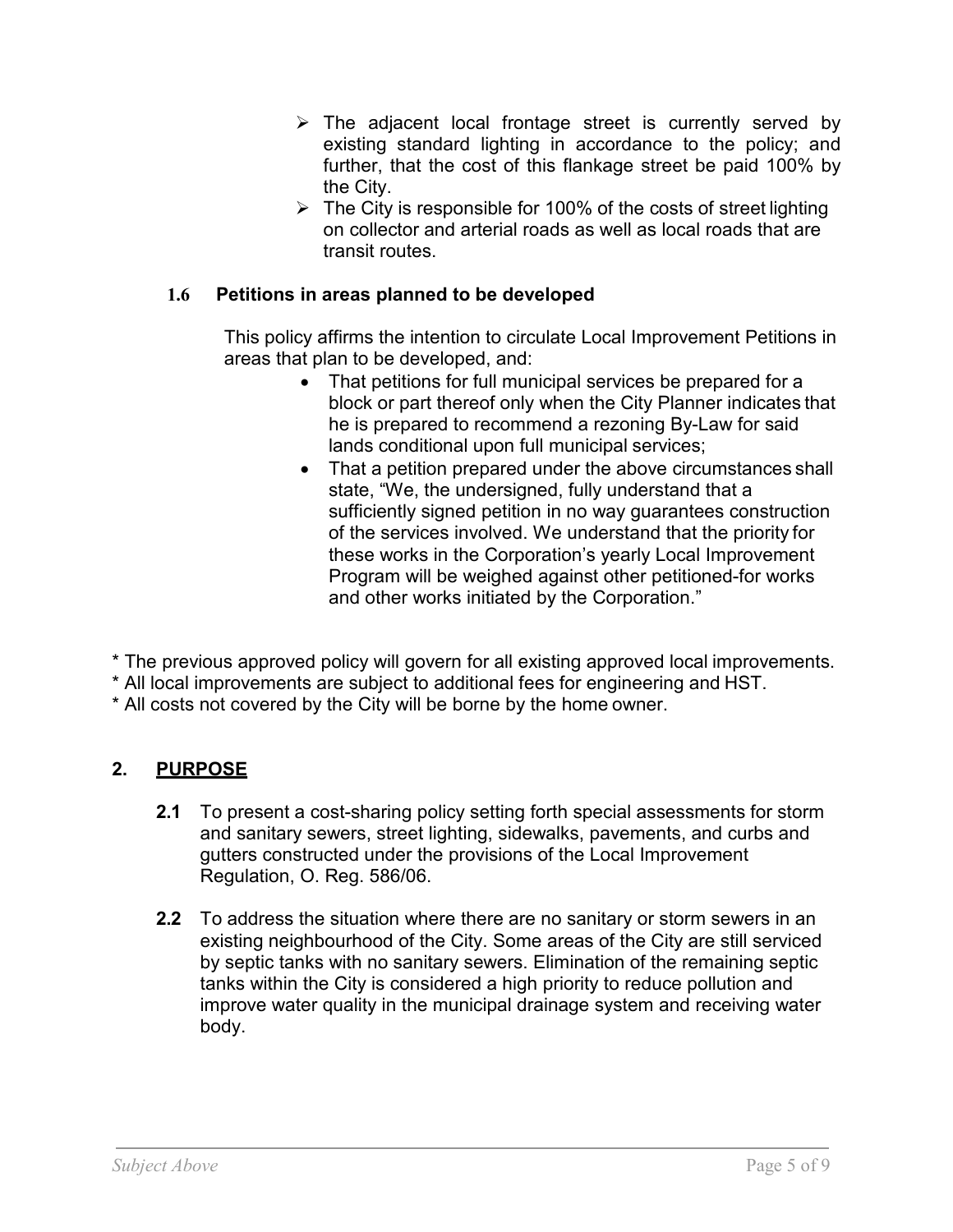- **2.3** To address a street that may have a sanitary sewer and roadside ditches, but no storm sewer. In order to close the roadside ditches, the ditches would need to be replaced with a storm sewer.
- **2.4** To encourage the construction of municipal infrastructure where current municipal infrastructure is deficient and/or does not exist.
- **2.5** To consolidate the following existing Council Resolutions regarding local improvements and the correlated cost sharing policies:
	- CR292/2003 (**Attachment A**) establishes the policy for the assessment of costs for construction of storm and sanitary sewers constructed as local improvements under the *Municipal Act, 2001 - Ontario Regulation 586/06*. Also, it establishes the policy for the assessment of costs for construction of pavements following Local Improvement sewer construction, providing a favourable assessment rate to property owners to encourage the construction of pavements, including curbs and gutters.
	- CR1215/85 (**Attachment B**) establishes the policy for the assessment of costs for the construction of pavements on rights-of-way serviced by full underground services and **not** serviced by full underground services. In both instances, the City absorbs the cost of intersections and drainage. In the instance of existing full underground services, the City will absorb sixty-seven percent (67%) of the remainder of the total cost of the work. In the instance of full underground services **not** existing, the City will absorb fifty percent (50%) of the remainder of the total cost of the work.
	- CR1607/89 (**Attachment C**) establishes the policy for the assessment of costs for construction street lighting constructed as local improvements under the *Municipal Act, 2001 - Ontario Regulation 586/06*.
	- CR179/2005 (**Attachment D**) establishes the policy for the assessment of cost sharing arrangements in cases where rehabilitation and reconstruction roadwork has been undertaken, and where abutting property owners have requested curbs and gutters be installed or rehabilitated during the same project.
	- M214-2010 (**Attachment E**) establishes the policy for the assessment of costs for sidewalks in residential areas where the Pedestrian Generator Policy is used and/or is a designated Transit Windsor Route. In these cases, the Corporation absorbs 100% of the costs for the construction of sidewalks.
	- CR8/2012 (**Attachment F**) establishes the policy for the assessment of costs for the rehabilitation of badly deteriorated rural roads where the majority of the abutting properties are side lot properties. Where the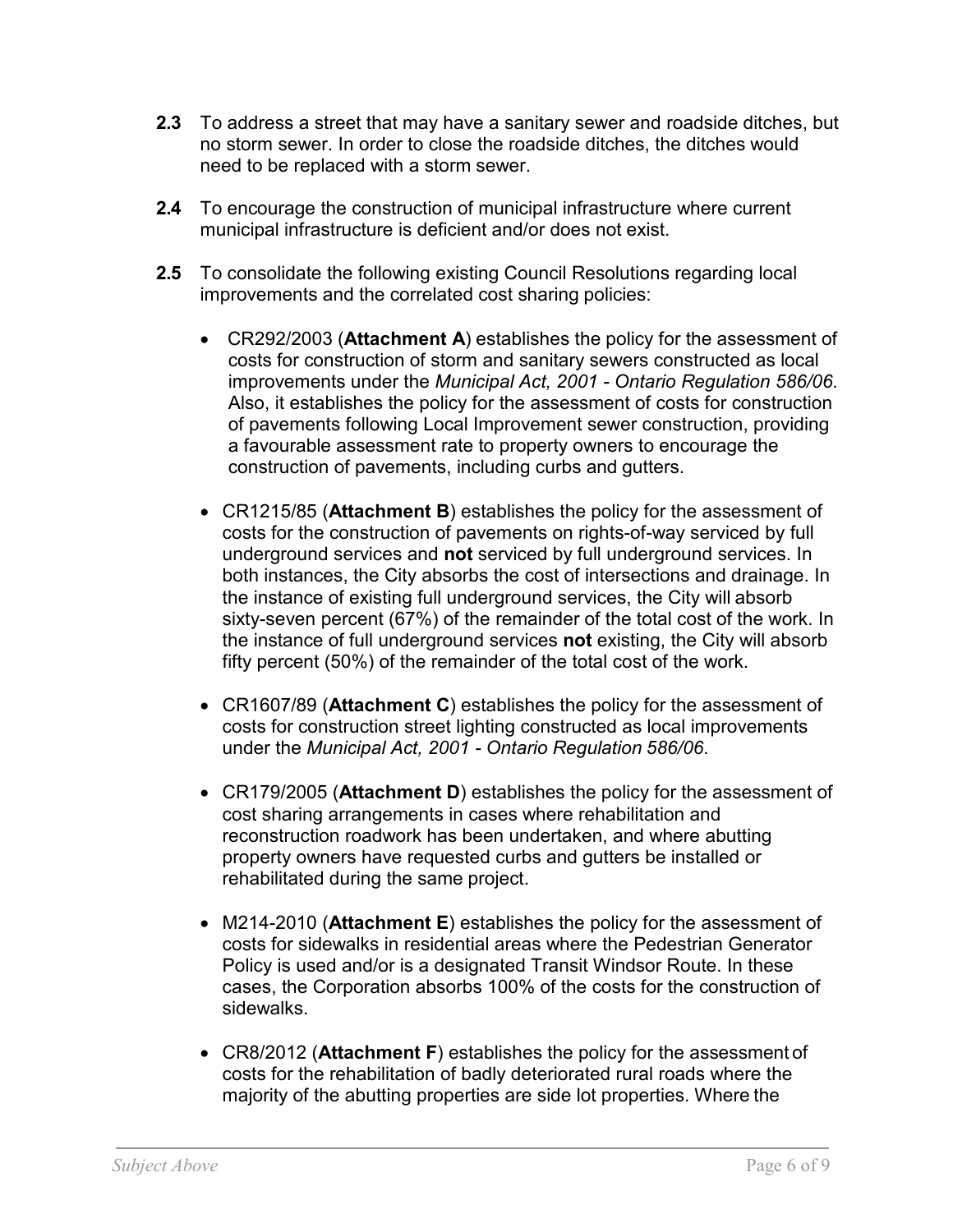percentage of side lot properties is greater than or equal to 50% of the total frontage for the street segment, the roadway shall be reconstructed with or without the addition of curbs and gutters at no cost to the abutting residents.

- CR621/80 (**Attachment G**) establishes the policy for Local Improvement Petitions in Planned Development Districts where a petition for full municipal services shall include a sanitary sewer, storm sewer, 8.54m road pavement, streetlights and a watermain.
- CR628/1992 (**Attachment H**) expands on the provisions of the Local Improvement Act in the South Cameron Planning District approved by Council Resolution 1475/88 adopted October 17, 1988 which increases the limits to include the South Windsor and Roseland Planning Districts.
- CR1406/95 (**Attachment I**) expands on the existing Street Lighting Policy which indicates the installation of ornamental street lighting on local streets be by use of the Local Improvement Act where all costs over and above the cost for the installation of standard street lighting be borne 100% by the directly abutting property owners.
- M39-2014 (**Attachment J**) expands on the existing list for Road Rehabilitation projects which ought to include roads without curb and gutter and/or that have ditches that are not within 2000 feet (2 blocks) of a proper storm outlet. In addition, for local roads that are within 2000 feet of a proper storm outlet, these roads shall only be considered for the Road Rehabilitation list after they have exhausted the Local Improvement process, both resident and City initiated.

# **3. SCOPE**

- **3.1** This Policy applies to all roads and highways within the municipal boundaries of the City of Windsor.
- **3.2** This policy describes the conditions for the undertaking of local improvements as described in Section 2 and how abutting property owners will be assessed for the cost of the construction of storm and/or sanitary sewers, pavements, street lighting, sidewalks, curbs and gutters and boulevard restoration, in areas of the City that are presently without some or all of the aforementioned infrastructure to be undertaken as local improvements under the *Municipal Act, 2001 - Ontario Regulation 586/06*:
	- (a) This policy applies only to municipal infrastructure constructed on assumed streets.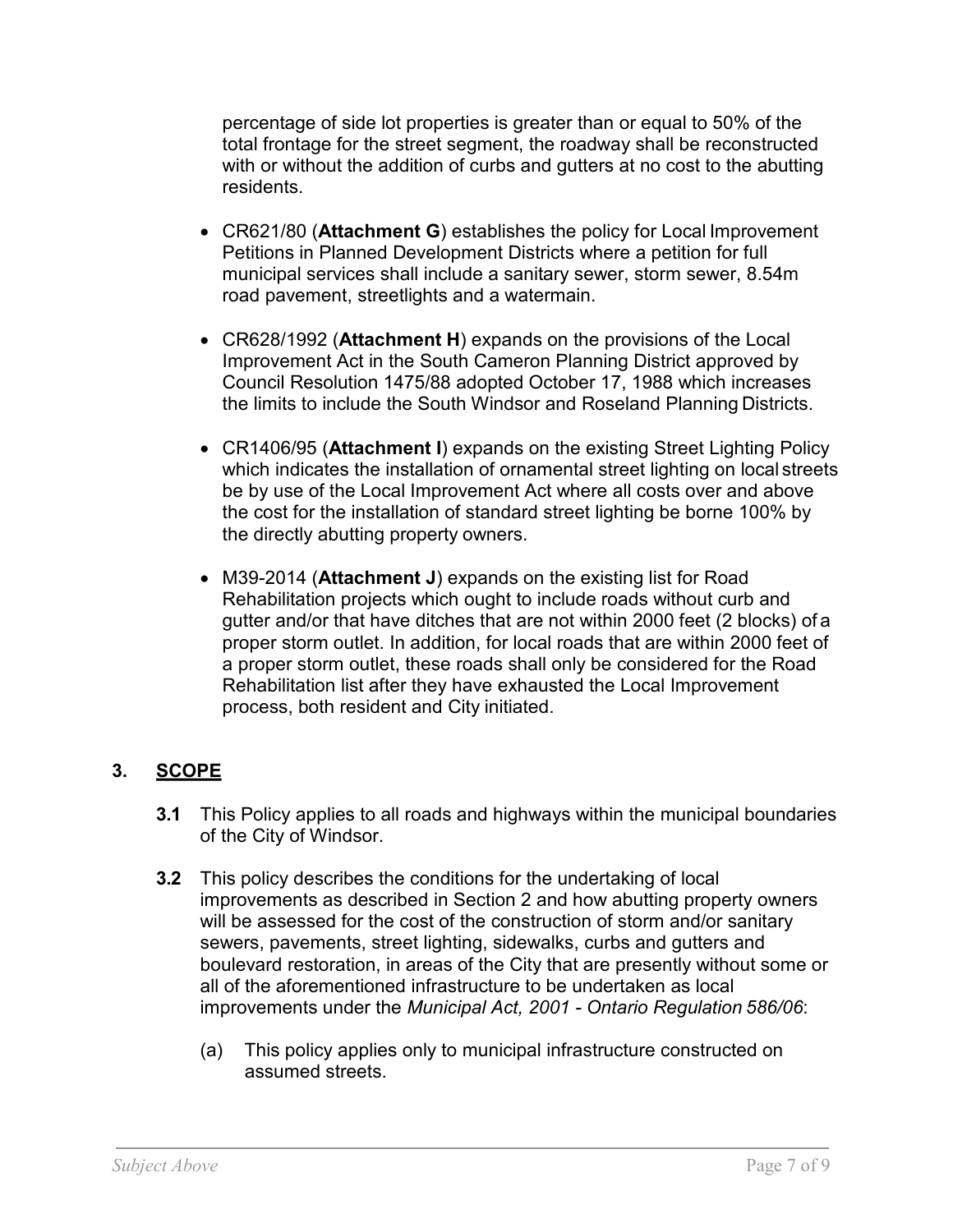- (b) The cost of all private drain connections from the mainline sewer to the property line to be charged to the benefiting property owner in accordance with Section 13(2) of Ontario Regulation 586/06.
- (c) With regards to curb and gutters, this policy applies only to streets presently serviced by either: (i) separated storm and sanitary sewers, or (ii) combined sewers and/or under/over sewer systems.

# **4. RESPONSIBILITY**

- **4.1** The responsibilities of the City, through City Council, the Committee of Revision, the City Engineer, the City Treasurer, the City Clerk and the abutting property owners, are enunciated in the Municipal Act, 2001 - Ontario Regulation 586/06.
- **4.2** The responsibilities are as follows:
	- 4.2.1 City Council shall authorize the work be done as a local improvement by passing a Local Improvement Charges By-law for such work.
	- 4.2.2 Once the local improvement work is completed, Council shall pass a Special Charges By-law to impose charges on abutting property owners.
	- 4.2.3 The Committee of Revision shall hear objections to the local improvement roll and make decisions after the hearing to finalize the Local Improvement Roll.
	- 4.2.4 The City Engineer shall implement the work as a local improvement and follow the provisions of the O. Reg. 586/06.
	- 4.2.5 The City Treasurer shall certify the Local Improvement Roll.
	- 4.2.6 The City Clerk shall receive petitions for or against local improvement work, appeals to the assessment notice; and shall certify the sufficiency of such petitions.
	- 4.2.7 The abutting property owners may petition for or against a local improvement work. After the Special Charges by-law is passed, the owners are obligated to pay their share of the local improvement charges by lump sum or through their property taxes over 10 years.
	- 4.2.8 The Local Improvement Roll, or Record of Assessment, shall be maintained by the City Treasurer.

# **5. GOVERNING RULES AND REGULATIONS**

The Municipal Act, 2001 - Ontario Regulation 586/06 is the governing legislation.

## **6. RECORDS, FORMS AND ATTACHMENTS**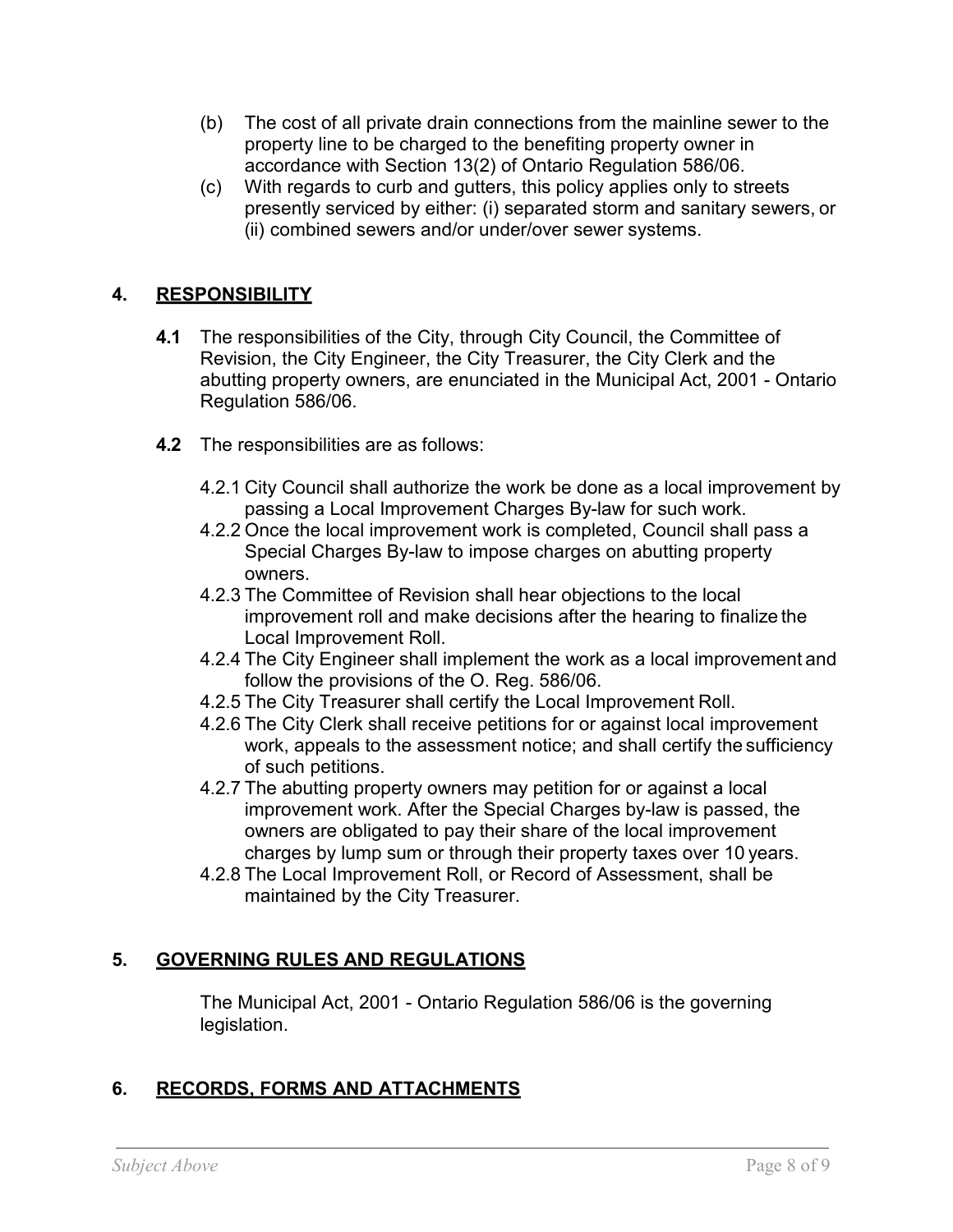- **6.1** The Local Improvement Roll, or Record of Assessment, shall be maintained by the City Clerk and City Treasurer. Local improvement booklets, which outline the local improvements generated in any given year, are maintained by the Clerk's office and City Engineer's office.
- **6.2** The related forms include: **6.2.1** The petition form; **6.2.2** Notice of Local Improvement Charges By-law; **6.2.3** Notice of Local Improvement Special Charges By-law.
- **6.3** Attachment A: CR292/2003 Attachment B: CR1215/85 Attachment C: CR1607/89 Attachment D: CR179/2005 Attachment E: M214-2010 Attachment F: CR8/2012 Attachment G: CR628/1992 Attachment H: CR621/1980 Attachment I: CR1406/95 Attachment J: M39-2014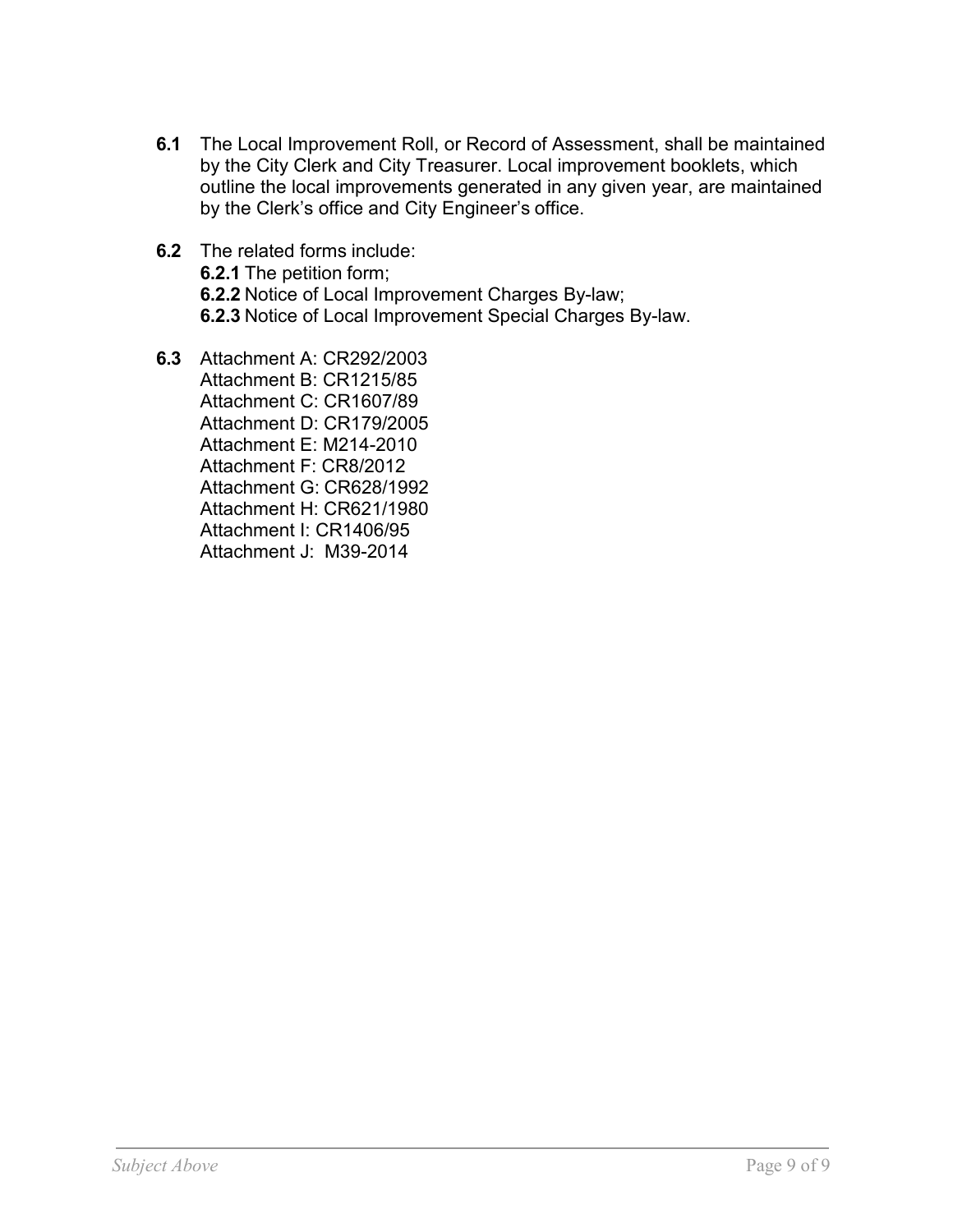### **LOCAL IMPROVEMENT ACT – STORM & SANITARY SEWER POLICY**

#### CR292/2003

That **APPROVAL BE GIVEN** for the following policy for the assessment of costs of storm and sanitary sewers constructed as Local Improvements under the Municipal Act, 2001 - Ontario Regulation 119/03, to be effective immediately:

(a) That as provided for by Section 9 of Regulation 119/03, a uniform flat rate of \$140.00 per metre of frontage be used on all petitions prepared for the construction of a sanitary sewer when only one sewer is being constructed.

(b) That as provided for by Section 9 of Regulation 119/03, a uniform flat rate of \$99.00 per metre of frontage be used on all petitions prepared for the construction of a storm sewer when only one sewer is being constructed.

(c) That in the event that both storm and sanitary sewers are constructed simultaneously on a street, that the above be modified so as to further reduce the rate chargeable for the storm sewer to \$72.00 per metre.

(d) That in the event curbs and gutters and surface asphalt are constructed on a street following sewer construction, the City will absorb the following:

- The remainder of the cost of intersections and drainage.
- Seventy-five percent  $(75%)$  of the cost of the first 45.72 metres of lot flankage.
- Fifty percent  $(50\%)$  of the remainder of the net cost of the work.

(e) That all outstanding Local Improvement Act sanitary sewer petitions that are returned sufficiently signed before June 1, 2003, be considered at the 2000 rates of \$130.00 per metre.

(f) That this policy apply only to sewers constructed on assumed streets.

(g) That as provided for by Section 15 of Regulation 119/03, 75% of the first 45.72 metres of lot flankage be borne on the general rate except in those cases where the property owner is connected only to the frontage sewer when it shall be 100% on the general rate.

(h) That the cost of all private drain connections from the main sewer to the property line be charged to the benefiting property in accordance with Section 10(2) of Regulation 119/03.

(i) That the above rates be evaluated within two (2) years from date of this Council Resolution.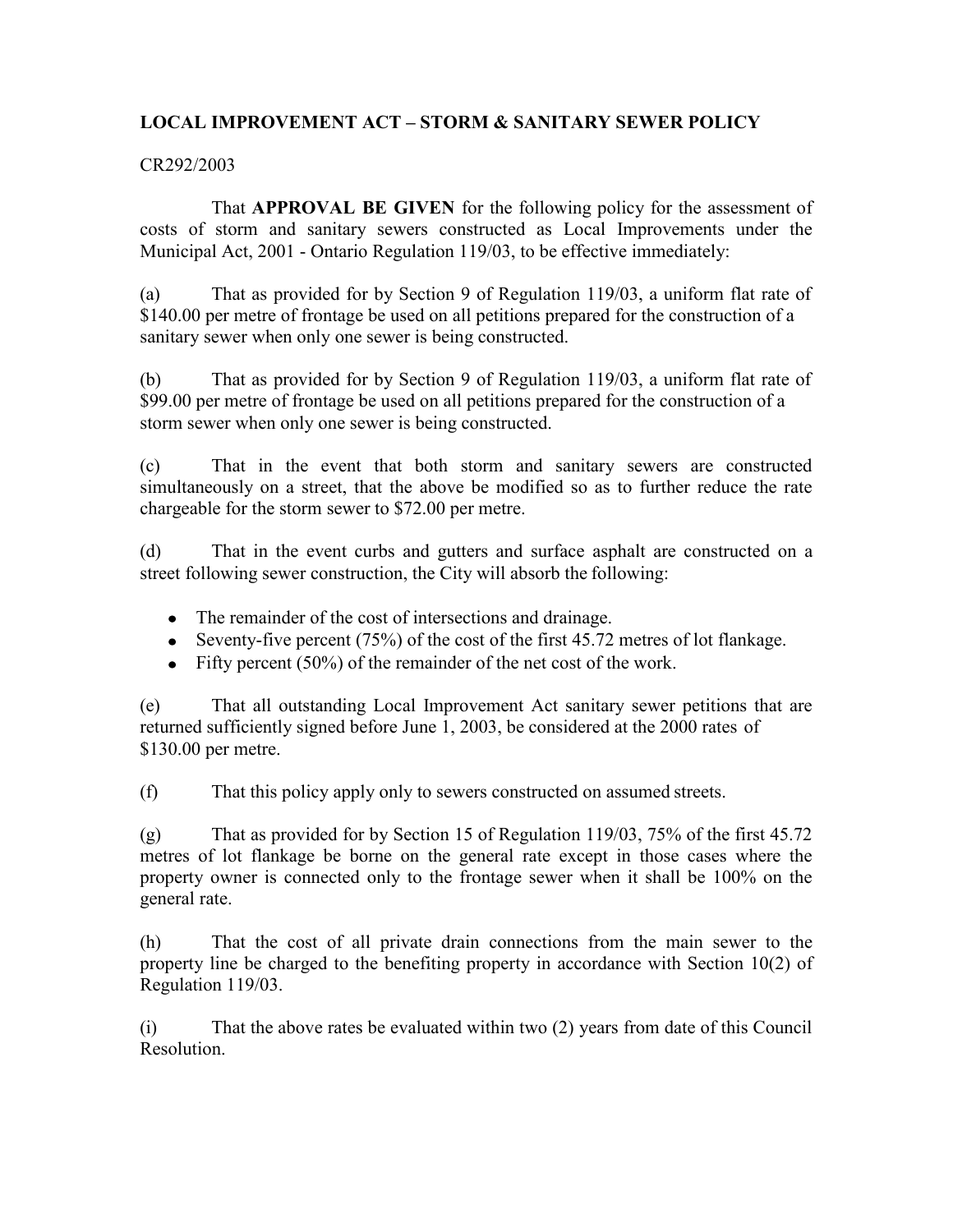and further, Council Resolution CR1095/2000 adopted by Council on October 16, 2000, establishing the present policy for the cost-sharing of sewers constructed under the Local Improvement Act **BE RESCINDED**.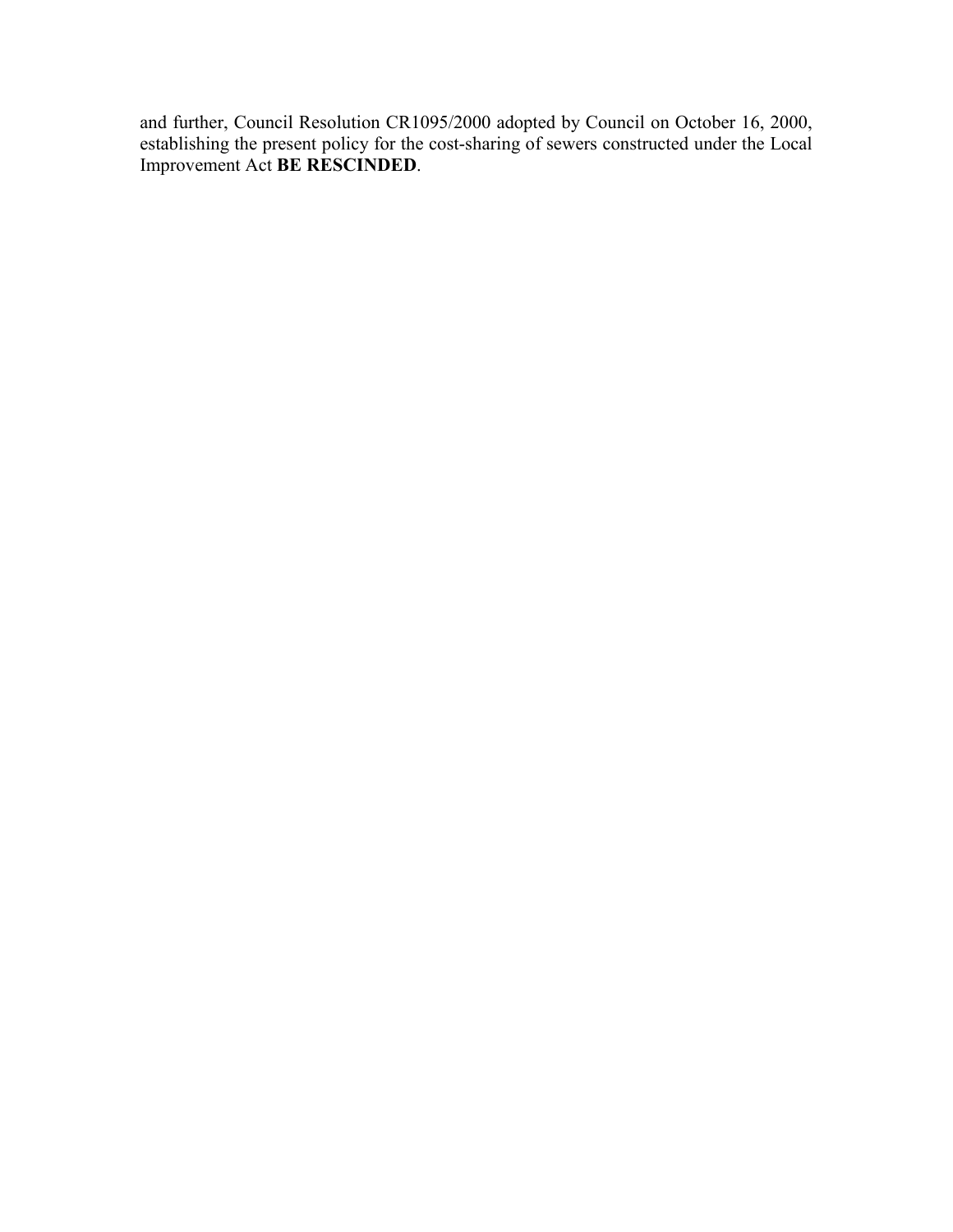#### 1215/85

That effective immediately the following cost-sharing policy setting forth special assessments for pavements and sidewalks constructed under the provisions of The Local Improvement Act BE APPROVED:

- A. (ii) Alley Pavements, or
	- (iii) Pavements: Residential or Local Industrial rights-of-way which are not served by full underground sewer services.

The City will absorb:

- (a) The cost of intersections and drainage
- (b) Fifty (50%) percent of the remainder of the total cost of the work
- (c) Seventy-five (75%) percent of the cost of the first 150 feet of the lot flankage
- B. Pavements: Residential and Local Industrial on rights-of-way which are served by full underground sewer services.

The City will absorb:

- (a) The cost of intersections and drainage
- (b) Sixty-seven (67%) percent of the remainder of the total cost of the work
- (c) Seventy-five (75%) of the cost of the first 150 feet of the lot flankage
- C. (a) Pavements will have such structural and geometric design as the Commissioner of Works shall determine to be appropriate, having regard to subsoil conditions, vehicular loads, and other relevant matters.

(b) Residential pavements will be constructed to a minimum width of 28 feet measured face-to-face of curbs, and shall have top soil and seed or sod placed on unpaved portions of the boulevard between the curb and sidewalk (or where no sidewalks exist, a point in the boulevard determined by the Commissioner of Works).

(c) Where, at the City"s option, a pavement is constructed of greater width or structural strength than is required for the abutting properties the City shall assume the cost of the additional work. In the case of residential streets, "a greater width" will mean in excess of 28 feet.

(d) That this policy apply only to pavements constructed on assumed street rights-of-way.

- D. Sidewalks: Residential and School Approach
	- 1. In the residential areas, sidewalks will be 4 ft. wide, except where the safety of pedestrians warrants a greater width.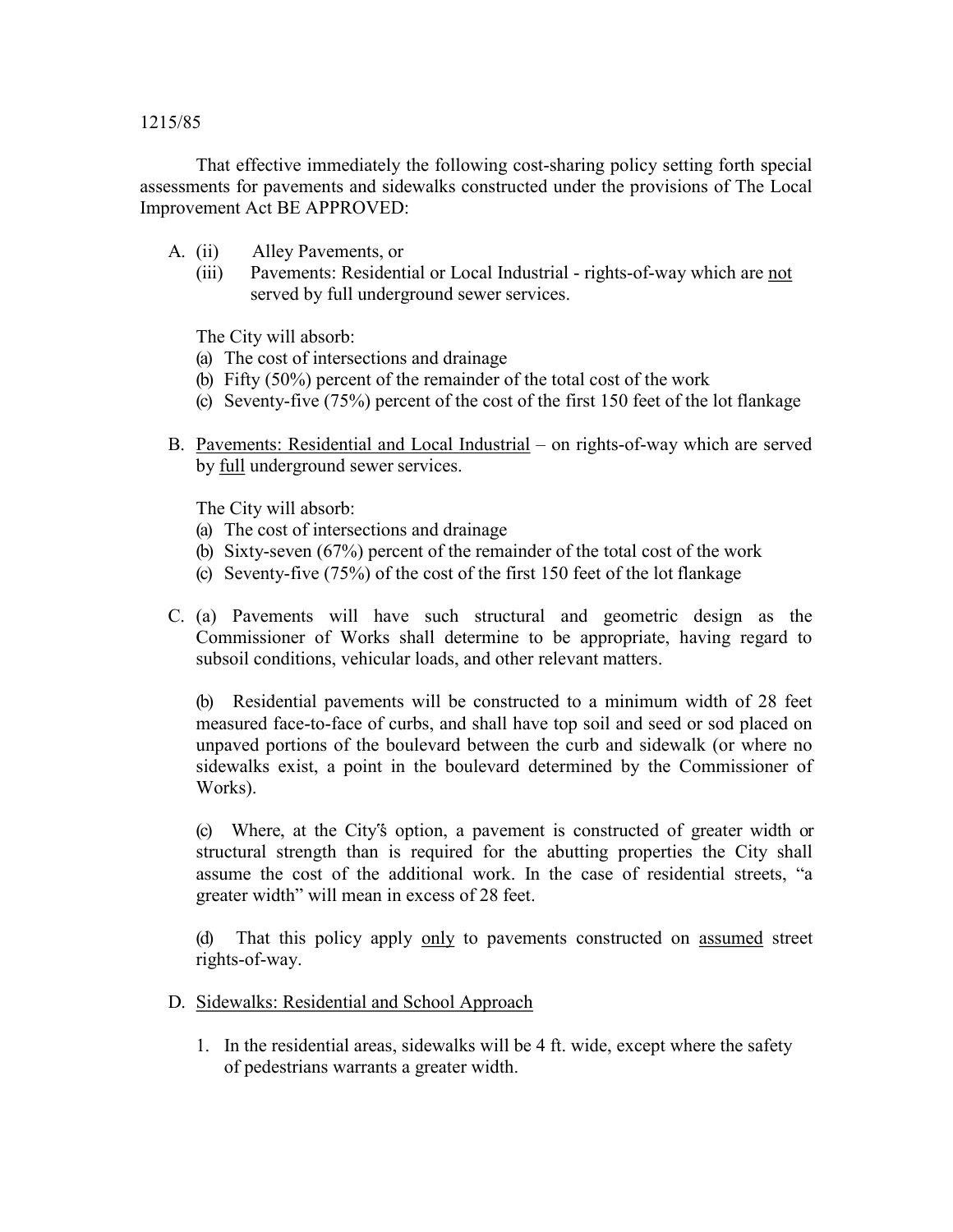- 2. Where a 4-ft. wide residential sidewalk is constructed, the City will absorb: (a) The cost of the walk at intersections.
	- (b) Seventy-five (75%) percent of the cost of the first 150 feet of lot flankage.
	- (c) Twenty-five (25%) percent of the remainder of the total cost of the work.
- 3. Where a residential sidewalk is constructed wider than 4 ft. for pedestrian safety, the abutting property owners will be assessed for only a 4-ft. wide walk. The City will absorb the balance of the cost in addition to the amounts set out in 2(a) and 2(b) above.
- 4. Where a sidewalk:
	- Is required to serve more than the abutting properties or is required on a school approach street;
	- Is required for the safety of children in the community travelling to and from school;
	- Is requested or endorsed by a School Board; and
	- Where it would be unequitable to charge the full cost of the walk to the abutting property owners;

The sidewalk will be termed a "school approach sidewalk" and the total cost therefore will be paid by the City.

And further, that Council Resolution 94/68 adopted on January 22, 1968, and that Council Resolution 305/73 adopted on April 9, 1973 setting forth a policy in respect of such Local Improvements BE RESCINDED.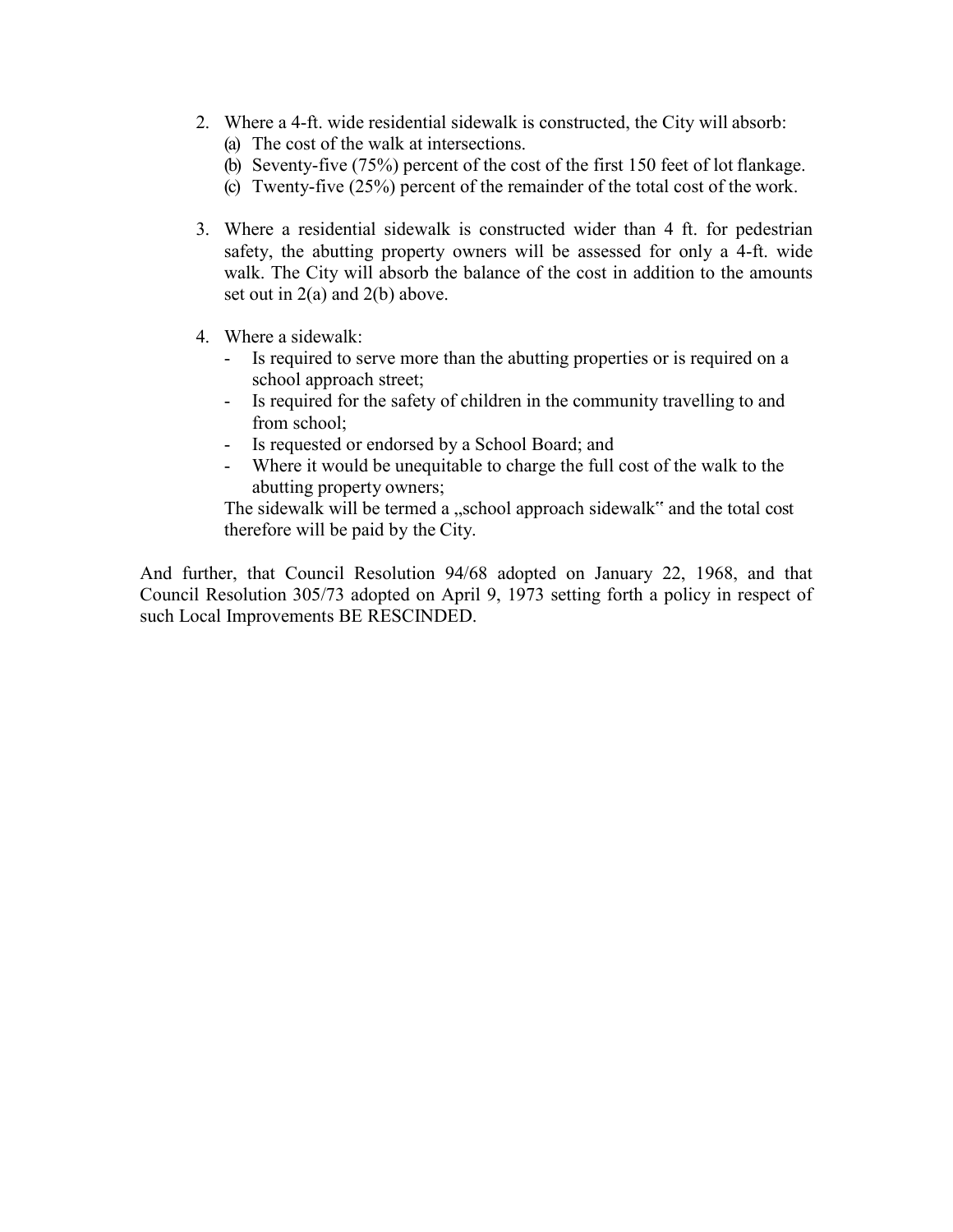# **THE CORPORATION OF THE CITY OF WINDSOR POLICY**

| Manual:                     | <b>Public Works</b>                    | Policy #:              | <b>PW.A1.05</b>       |
|-----------------------------|----------------------------------------|------------------------|-----------------------|
| Section:                    | <b>Engineering</b>                     | Approval Date:         | <b>March 29, 2005</b> |
|                             | <b>Engineering and Corporate</b>       |                        |                       |
| Department: <b>Projects</b> |                                        | <b>Effective Date:</b> | <b>March 29, 2005</b> |
|                             |                                        | Approved By:           | CR179/2005            |
| Subject:                    | <b>Local Improvement Policy – Cost</b> |                        |                       |
|                             | <b>Assessments - Rehabilitation of</b> | Pages:                 | Replaces:             |
|                             | <b>Deteriorated Roads</b>              |                        | Date:                 |

# **1.0 POLICY**

- **1.1** In accordance with the described purpose and scope of this policy, the policy specifies cost-sharing arrangements in cases where rehabilitation and reconstruction roadwork has been undertaken, and where abutting property owners have requested curbs and gutters be installed or rehabilitated during the same project.
	- **1.1.1** The abutting property owners will be assessed for:
		- the cost of curbs and gutters and boulevard restoration

The City will absorb:

- the cost of intersections not attributable to lot frontage;
- e seventy-five percent  $(75%)$  of the cost of the first 45.72 meters of lot frontage;
- the cost of drainage;
- the cost of rehabilitating or reconstructing the existing deteriorated  $\bullet$ pavement;
- The curbs and gutters, and rehabilitated or reconstructed pavements will be of geometric design, as the City Engineer should determine to be appropriate.

### **2.0. DEFINITIONS**

- **2.1** The definition of "deteriorated" will be as defined by the City's Road Condition Rating System.
- **2.2** Section 1(1) of Ontario Regulation 119/03 defines the terminology used throughout the Regulation.

### **3.0. PURPOSE**

**3.1** The goal of the policy is to address a deficiency in the current local improvement policies with respect to deteriorated pavements without curbs and gutters, to encourage the construction of curbs and gutters and boulevard restoration at the abutting owners' expense, while the deteriorated pavement is being rehabilitated or reconstructed by the City at its cost.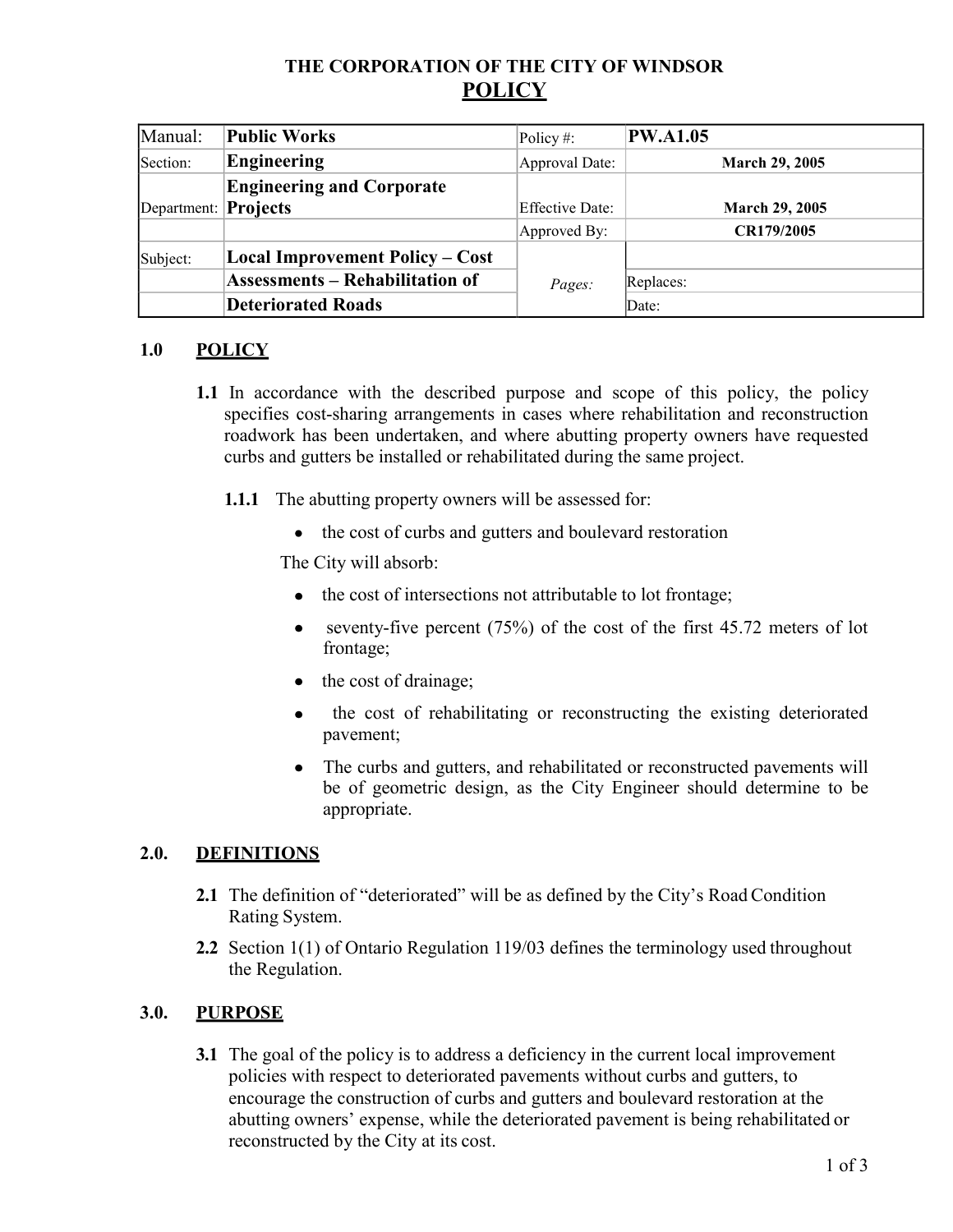- **3.2** There are two policies in place for the reconstruction of pavements in established neighbourhoods as Local Improvements:
	- CR292/2003 (**Attachment A**) establishes the policy for the assessment of costs for construction of pavements following Local Improvement sewer construction, providing a favourable assessment rate to property owners to encourage the construction of pavements, including curbs and gutters.
	- CR1215/85 (**Attachment B**) establishes the policy for the assessment of costs for the construction of pavements on rights-of-way serviced by full underground services and **not** serviced by full underground services. In both instances, the City absorbs the cost of intersections and drainage. In the instance of full underground services existing, the City will absorb sixty-seven percent (67%) of the remainder of the total cost of the work. In the instance of full underground services **not** existing, the City will absorb fifty percent (50%) of the remainder of the total cost of the work.

Neither of the above policies addresses the situation where a pavement does not have curbs and gutters and is deteriorated to the extent that it requires rehabilitation or reconstruction at the City's cost, and where abutting property owners, or the City, wish to construct curbs and gutters and boulevard restoration at the same time as the pavement rehabilitation or reconstruction.

### **4.0 SCOPE**

- **4.1** This Policy applies to all roads and highways within the Municipal Boundaries of the Corporation of the City Of Windsor.
- **4.2** This policy describes the conditions for the undertaking of local improvements as described in sec 3.1 and how abutting property owners will be assessed for the cost of the curbs and gutters and boulevard restoration.
- **4.3** This policy is for the assessment of costs for the construction of curbs and gutters and boulevard restoration on pavements which are (i) presently without curbs and gutters and (ii) deteriorated to the extent that they require rehabilitation or reconstruction, to be undertaken as Local Improvements under the *Municipal Act, 2001-Ontario Regulation 119/03*:
	- (a) That this policy applies only to curbs and gutters constructed on assumed streets.
	- (b) That this policy applies only to streets presently serviced by either (i) separated storm and sanitary sewers, or (ii) combined sewers.

### **5. RESPONSIBILITY**

- **5.1** The responsibilities of the City, through City Council, the Court of Revision, the City Engineer, the City Treasurer, the City Clerk and the abutting property owners are enunciated in the Municipal Act, 2001-Ontario Regulation 119/03.
- **5.2** The local improvement role, or record of assessment, shall be maintained by the City Treasurer.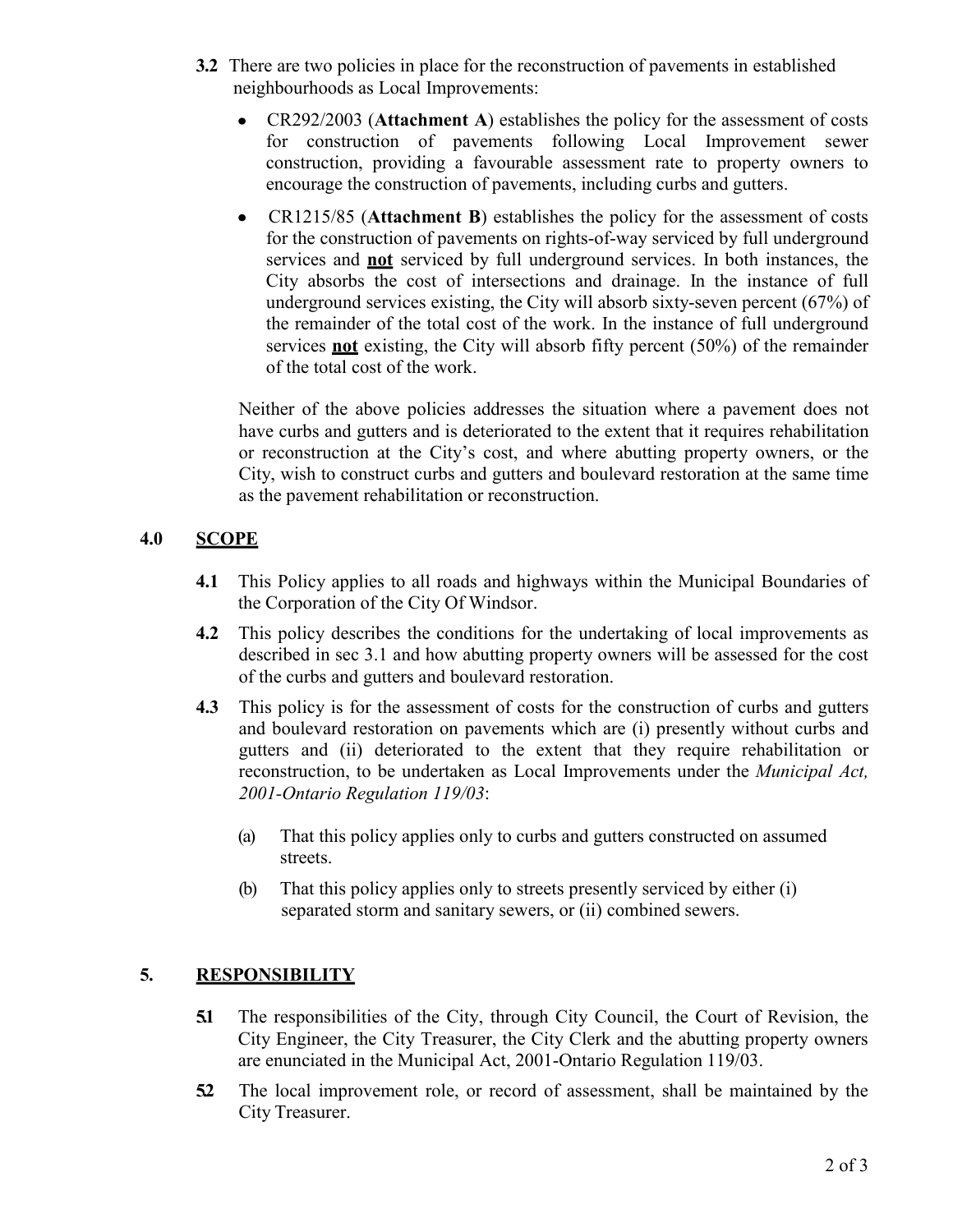## **6. GOVERNING RULES AND REGULATIONS**

**6.1** The Municipal Act, 2001-Ontario Regulation 119/03 is the governing Regulation.

- Section 1(2) of Regulation 119/03 provides that the City may construct curbs  $\bullet$ and gutters and boulevard restoration as a local improvement.
- $\bullet$ Section 9(1) of Regulation 119/03 provides that the City may specially assess property owners (a) abutting directly on the work according to the extent of their respective frontages by imposing an equal special charge per meter frontage, and (b) not abutting on the work but immediately benefiting by it to the extent of their respective frontages by imposing an equal special charge per meter frontage.
- Section 12(a) of Regulation 119/03 provides that the City pay the cost of drainage of a pavement.
- Section 12(b) of Regulation 119/03 provides that the City pay the cost of  $\bullet$ intersections.

The Municipal Act, 2001-Ontario Regulation 119/03 enunciates:

- The rules that apply for passing a local improvement charges by-law to undertake a proposed work.
- The required notice to be given before passing a local improvement charges by- $\bullet$ law.
- How applications can be made to the Ontario Municipal Board to undertake a work as a local improvement.
- The requirement for and sufficiency of petitions for local improvement works.
- How local improvement costs are borne.
- The establishment and authority of a Court of Revision.
- The establishment of a local improvement role and how the role should be set  $\bullet$ out.
- Public Notices required before special local improvement charges are imposed.
- The rules that apply for passing a local improvement by-law to provide the amount to be specially charged property owners as set out in the local improvement role.

# **7. RECORDS, FORMS AND ATTACHMENTS**

**7.1 Attachment A: CR292/2003 Attachment B: CR1215/85**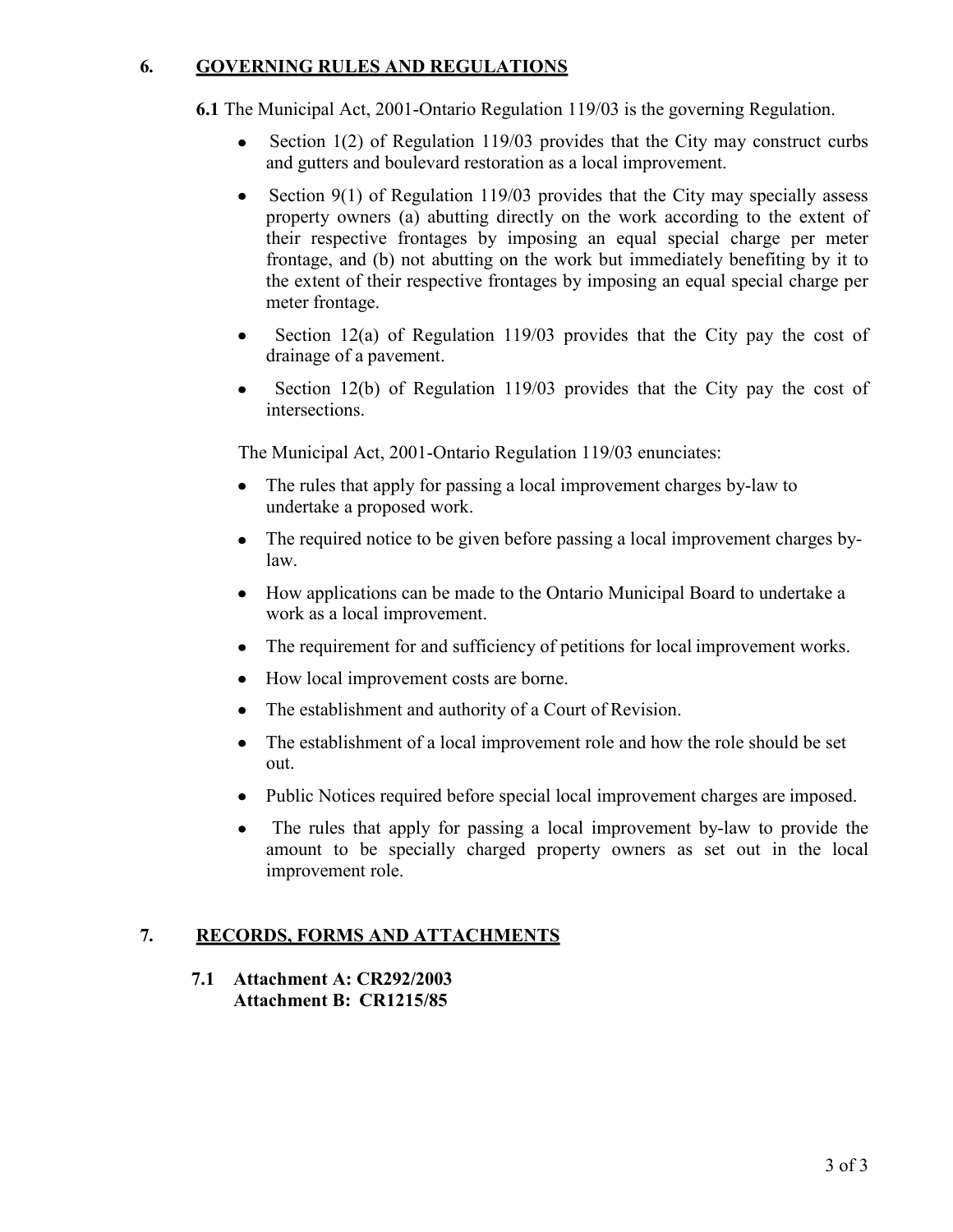Moved by Councillor Marra, seconded by Councillor Postma,

## **M214-2010**

**WHEREAS**: The use of the Local Improvement Policy is a mechanism for residents to petition City Council for local infrastructure improvements; and

**WHEREAS**: The Pedestrian Generator Policy is used by City Administration as it relates to assessing the need for the construction of sidewalks in any given neighbourhood; and

**WHEREAS**: From time to time, local improvement petitions will come from neighbourhoods that are residential in nature, and it is a designated Transit Windsor Route, and new sidewalks are required, the current policy requires that the residents of the subject neighbourhood are compelled to financially contribute towards the construction of the sidewalks; and

**WHEREAS**: When it comes to pedestrian and transit safety issues, the Corporation should be absorbing 100% of the costs for the construction of sidewalks;

## **THEREFORE BE IT RESOLVED THAT**:

Administration proceed with amendments, effective immediately, to the Local Improvement Petition Policy and the Pedestrian Generator Policy in order to ensure that in these such circumstances, sidewalks deemed necessary by the City Engineer **BE CONSTRUCTED** and the cost will be fully subsidized by the Corporation's share of the infrastructure project.

Carried.

Councillor Hatfield was absent from the meeting when the votes was taken on this matter.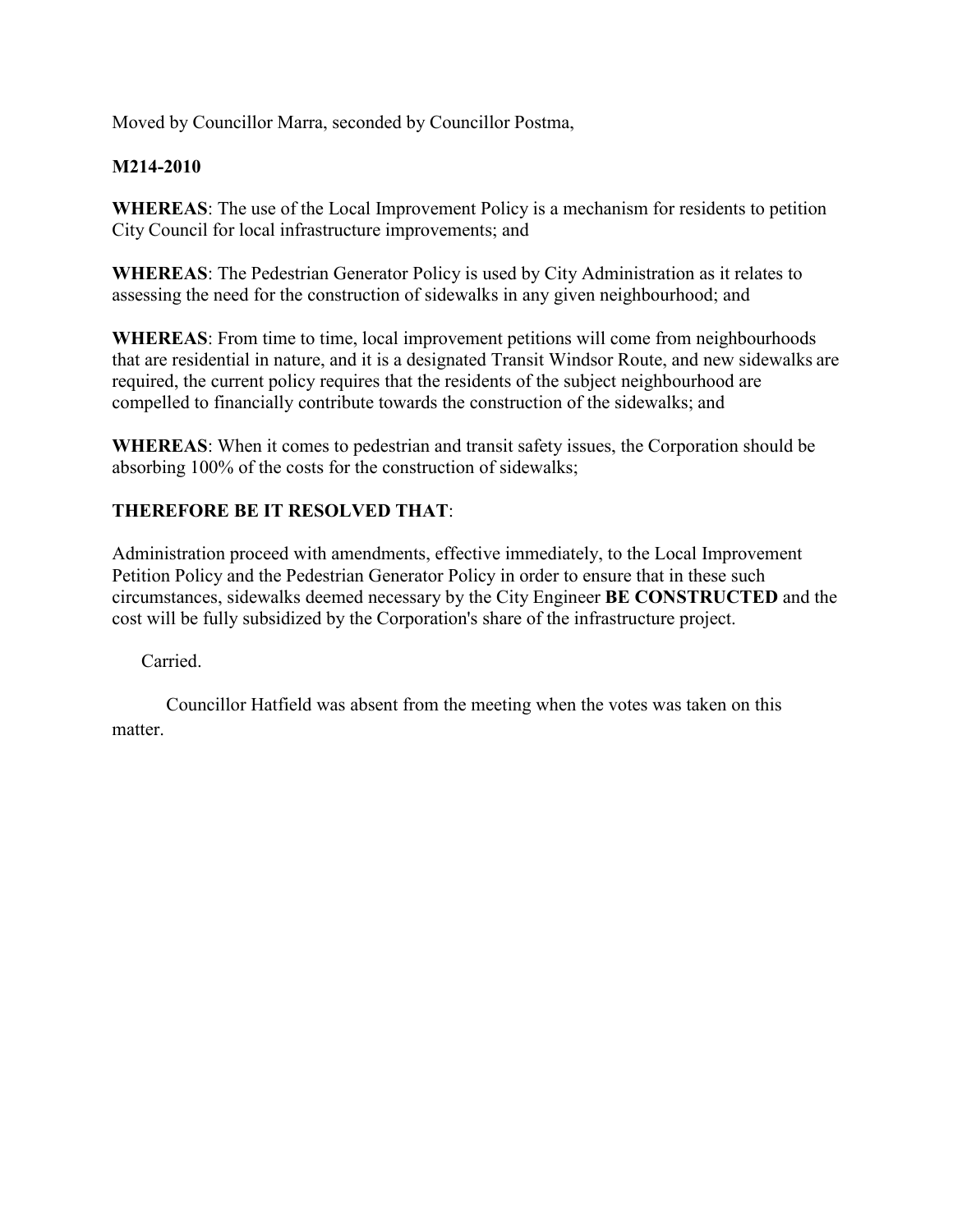# Local Improvement Candidate Roads with Majority Side Lot Properties **Policy**

# CR8/2012 (Report No. 15678)

That **APPROVAL BE GIVEN** for the following policy for the rehabilitation of badly deteriorated rural roads where the majority of the abutting properties are side lot properties, to be effective immediately:

- a. That where the percentage of side lot properties is greater than or equal to 50% of the total frontage for the street segment, the City **BE AUTHORIZED** to reconstruct the roadway with or without the addition of curbs and gutters at no cost to the abutting residents.
- b. That where this policy applies, the City **BE AUTHORIZED** to proceed without the provisions of Ontario Regulation 586/06 for Local Improvement.
- c. That administration **BE AUTHORIZED** to prioritize the reconstruction of these roads based on their inclusion in the Capital Budget asrequired.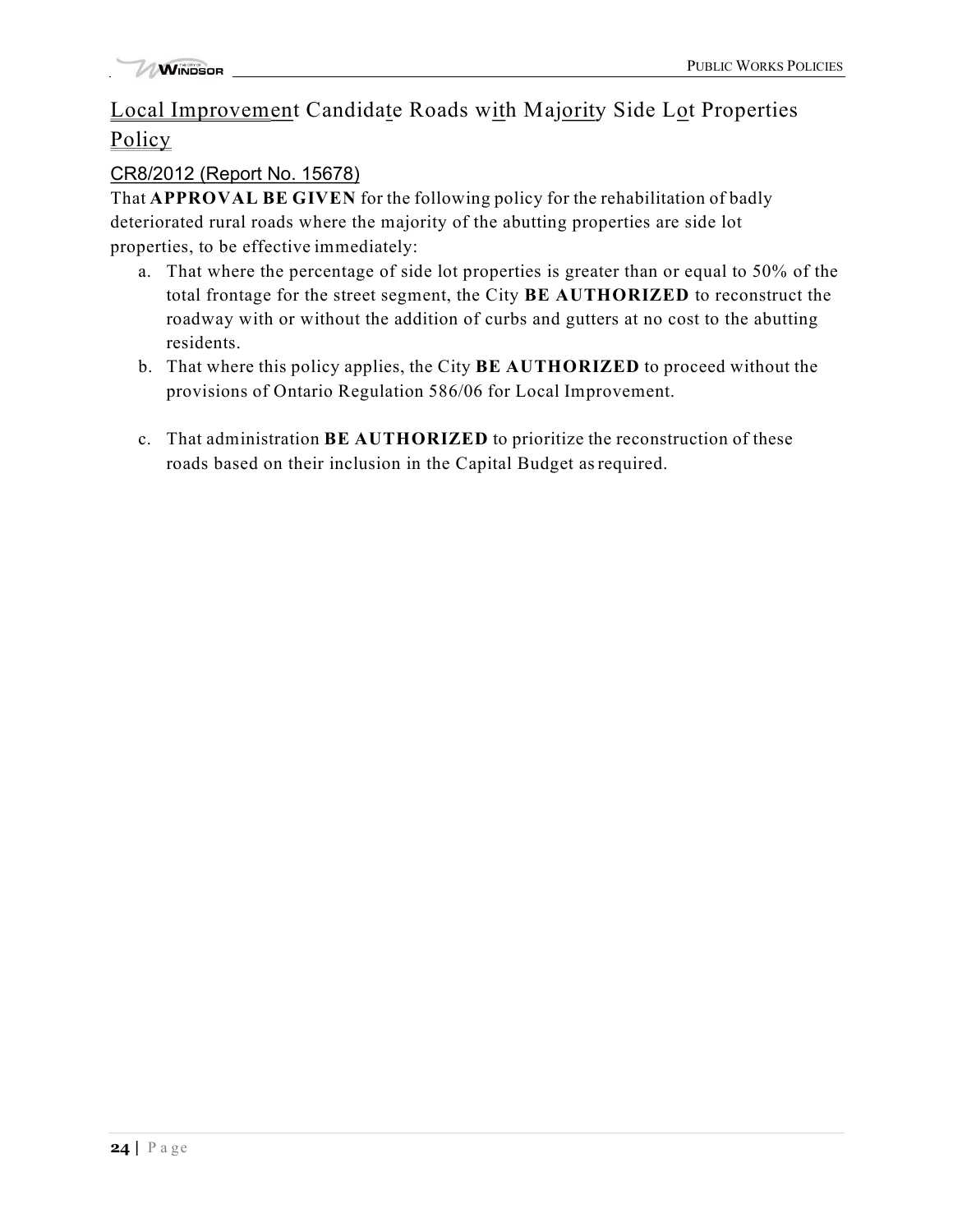# **THE CORPORATION OF THE CITY OF WINDSOR POLICY**

| <b>Service Area:</b> | Public Works                                         | <b>Policy No.:</b>     |                  |
|----------------------|------------------------------------------------------|------------------------|------------------|
| Department:          | Engineering                                          | <b>Approval Date:</b>  |                  |
| Division:            | <b>Development and Geomatics</b>                     | Approved By: CR621/80  |                  |
|                      |                                                      | <b>Effective Date:</b> |                  |
| Subject:             | <b>LOCAL IM P RO VE M E NT ACT - PO L I C Y FO R</b> | Procedure              |                  |
|                      | PETITIONS IN PLANNED DEVELOPMENT<br><b>DISTRICTS</b> | Ref.:                  |                  |
|                      |                                                      | Pages:                 | <b>Replaces:</b> |
|                      |                                                      |                        | Date:            |

#### **1. POLICY**

- **1.1** This policy affirms Council's intention to circulate Local Improvement Petitionsin Planned Development Areas beginning immediately, and:
	- **1.1.1** That petitions for full municipal services be prepared for a block or part thereof only when the City Planner indicates that he is prepared to recommend a rezoning By-Law for said lands conditional upon full municipal services;
	- **1.1.2** That a petition prepared under the above circumstances shall state, "We, the undersigned, fully understand that a sufficiently signed petition in no way guarantees construction of the services involved. We understand that the priority for these works in the Corporation's yearly Local Improvement Program will be weighed against other petitioned-for works and other works initiated by the Corporation."

#### **2. SCOPE**

- **2.1** A petition for "full municipal services" shall include:
	- **2.1.1** A sanitarysewer
	- **2.1.2** A storm sewer if outlet available
	- **2.1.3** An 8.54 metre road pavement if a storm sewer is available; otherwise it shall be a 7.32 metre pavement with 1.52 metres asphalt shoulders and roadside ditches.
	- **2.1.4** Streetlights
	- **2.1.5** A water main

Provided that where, in the opinion of the City Engineer, any of these services exist and are adequate, said services shall be excluded from the petition

#### **3. RECORDS, FORMS AND ATTACHMENTS**

**3.1** Records created as a result of this policy will be retained in accordance with the Records Retention By-law 21-2013.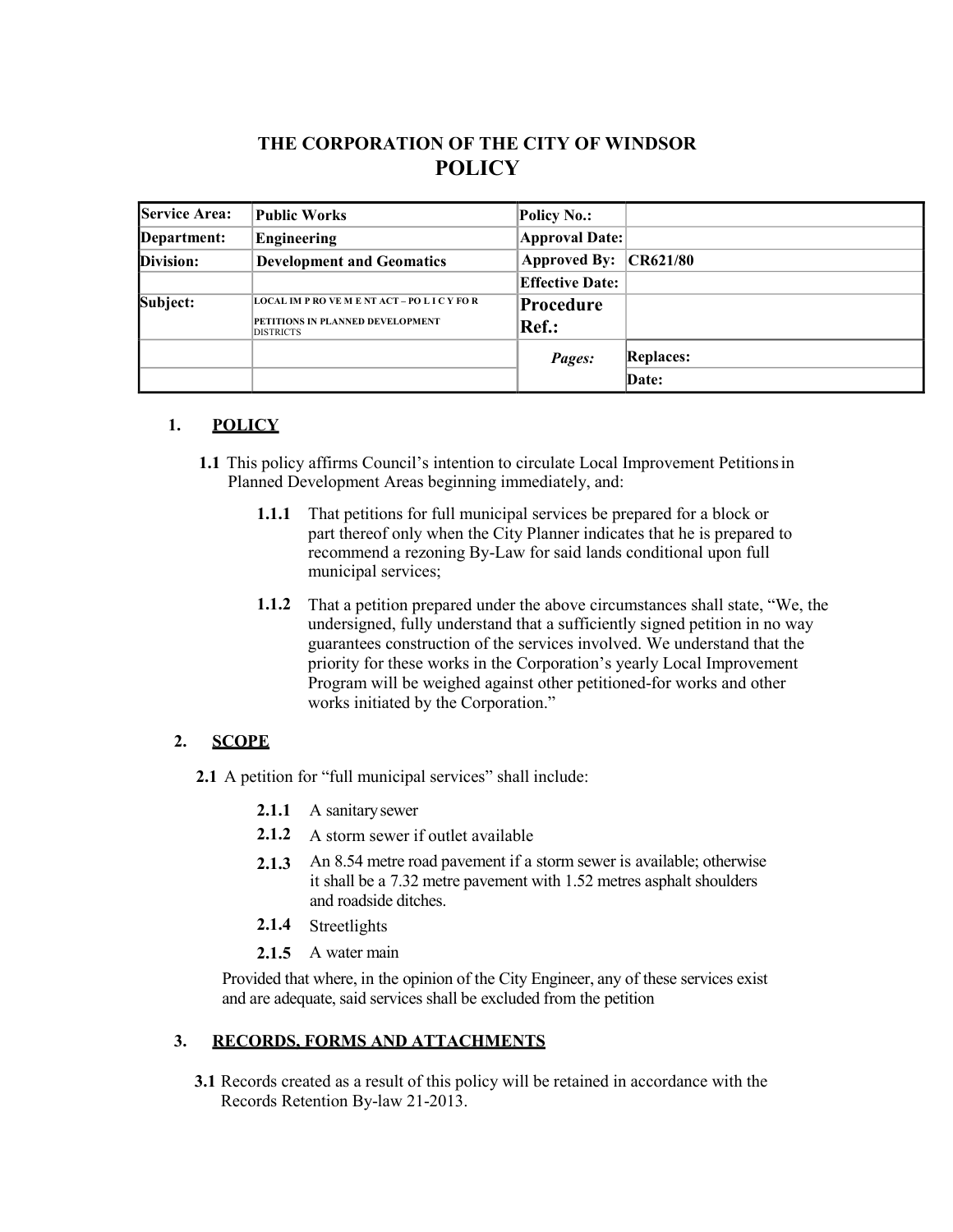### **LOCAL IMPROVEMENT ACT – SOUTH CAMERON PLANNING DISTRICT**

#### **628/92**

That Council's policy with respect to the provision of local municipal services under the provisions of the Local Improvement Act in the South Cameron Planning District approved by Council Resolution 1475/88 adopted October 17, 1988, **BE EXPANDED** to include the South Windsor and Roseland Planning Districts, and further, Council Resolution 1475/88, **BE AMENDED** accordingly.

Carried.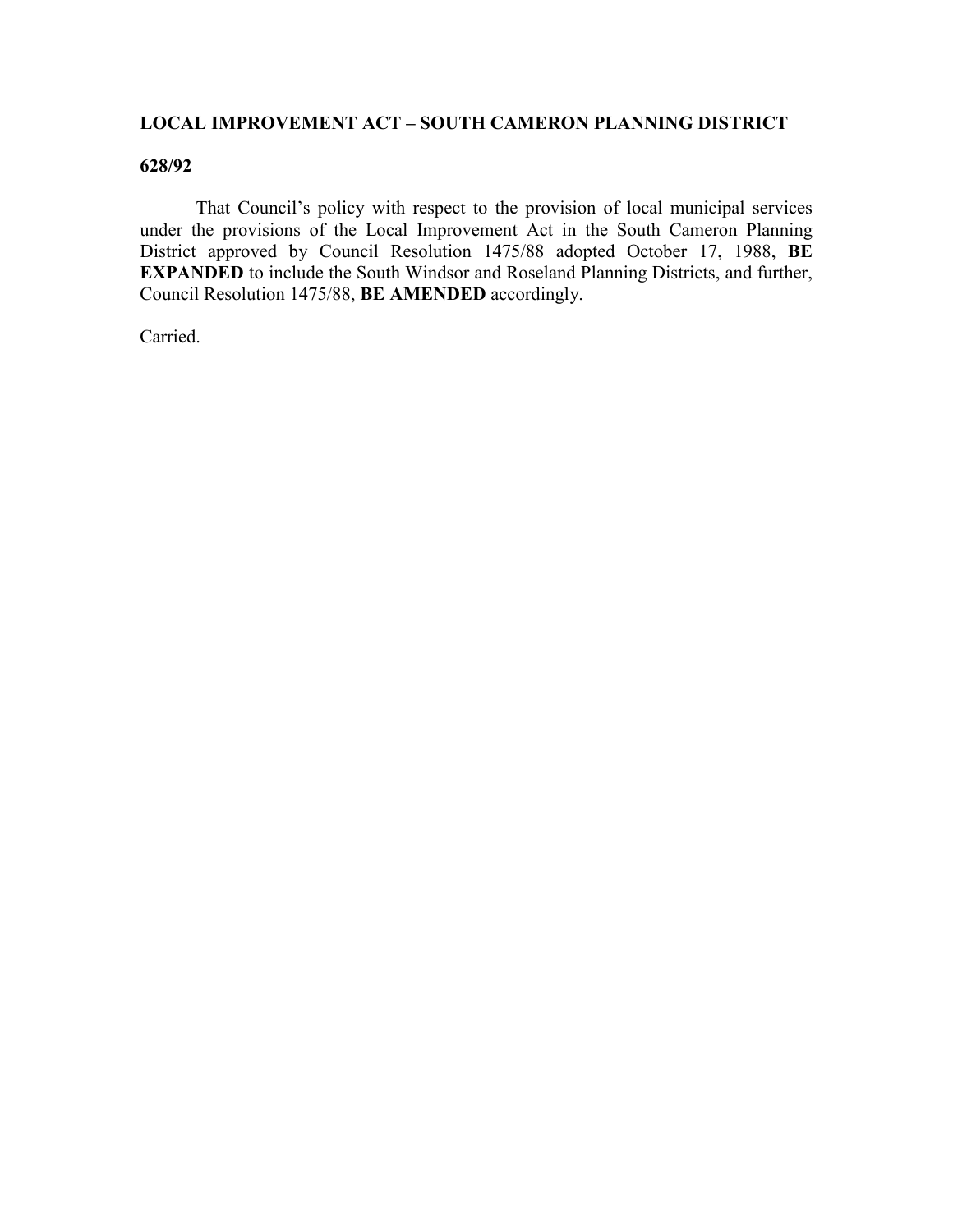## **CR1406/95**

The City of Windsor Street lighting Policy requires that installation of ornamental street lighting on local streets be by use of the Local Improvement Act with all costs over and above the cost for the installation of standard street lighting borne 100 percent by the directly abutting property owners. The 800 block of Monmouth Avenue has standard street lighting existing and, therefore, the costs to replace this lighting with ornamental lighting would be borne 100 percent by the abutting owners including all administrative and debenturing costs as no standard street lighting costs are applicable.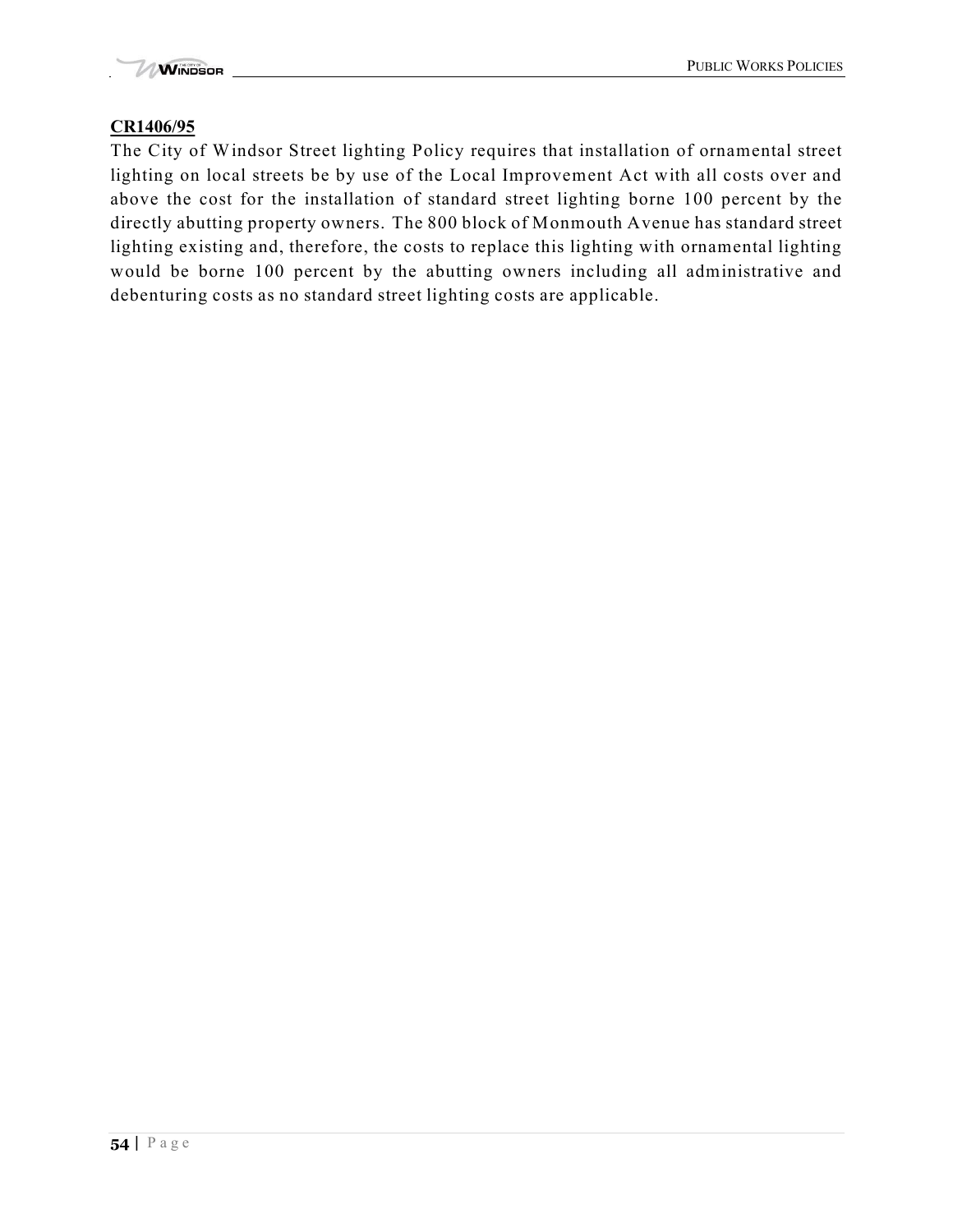Niowed by Councillor Valentinis, seconded by Councillor Payne,

**M39-2014** That **Report No. 155 of the Executive Committee of Council** of its meeting

held November 25, 2013 regarding CQ36-2013 Road Rehab Protocol Revision **BE ADOPTED** 

as presented.

Carried.

Report Number **16835** SW2014

Internal Distribution

Chief Administrative Officer

Chief Financial Officer & City Treasurer

Public Works [Mario Sonego, City Engineer]

External Distribution

| Claire Lauzon | 3165 Parkwood Avenue Windsor, ON N8W 2K6 |  |
|---------------|------------------------------------------|--|
| Mark Rivest   | 3473 Turner Road Windsor, ON N88W33Wf6   |  |

Abstract Budget File